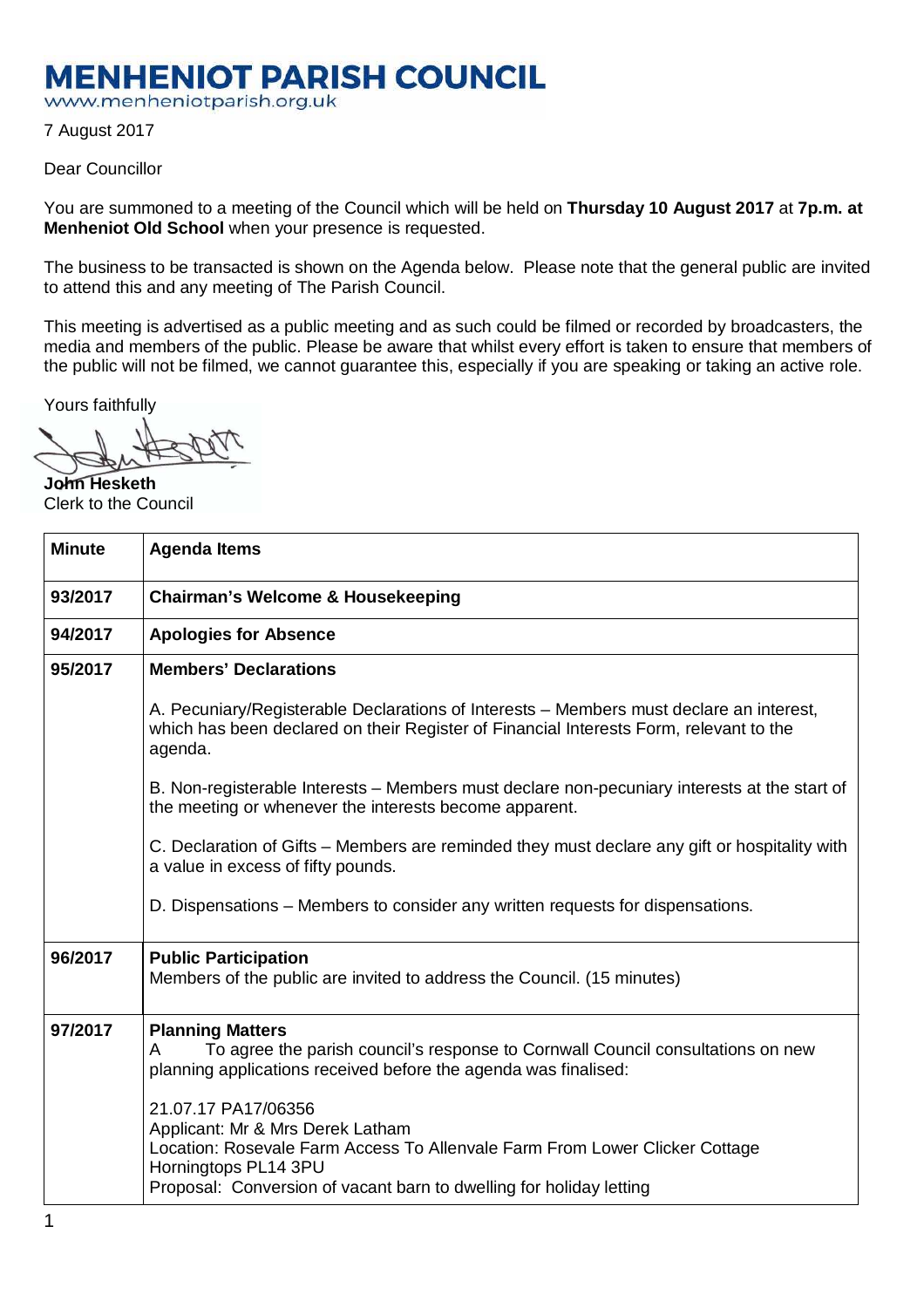|         | 28.07.17 PA17/07032<br>Applicant: Mr And Mrs S Alexander<br>Location: Yew Tree Cottage Doddycross Trerulefoot Liskeard Cornwall PL14 3SP<br>Proposal: Alteration and extension |                                                                                                           |                                                                                          |        |                |        |  |  |
|---------|--------------------------------------------------------------------------------------------------------------------------------------------------------------------------------|-----------------------------------------------------------------------------------------------------------|------------------------------------------------------------------------------------------|--------|----------------|--------|--|--|
|         | 28.07.17 PA17/06883<br>Applicant: Mr And Mrs J Souch<br>Location: Higher Trevartha Cottage Pengover Green Liskeard Cornwall PL14 3NJ<br>Proposal: Extension                    |                                                                                                           |                                                                                          |        |                |        |  |  |
|         | 02.08.17 PA17/06185<br><b>Applicant: Mr Peter Nuttall</b><br>Location: St Ive<br>Proposal: First floor rear extension including raised terrace area.                           |                                                                                                           |                                                                                          |        |                |        |  |  |
|         | 05.08.17 PA17/06881<br>Applicant: Mr Colin Maddever<br>associated yard area                                                                                                    | Location: Land at Trehurst Farm                                                                           | Proposal: Construction of agricultural and equine building together with sand school and |        |                |        |  |  |
| 98/2017 | A<br>schedule and agree payment.                                                                                                                                               | <b>Financial Matters</b><br>Accounts for Payment – Schedule 2017/18 - Members are to consider the payment |                                                                                          |        |                |        |  |  |
|         | <b>Payments Schedule</b>                                                                                                                                                       |                                                                                                           | <b>June 2017</b>                                                                         | Period | 3              |        |  |  |
|         |                                                                                                                                                                                |                                                                                                           |                                                                                          |        |                |        |  |  |
|         |                                                                                                                                                                                |                                                                                                           |                                                                                          |        |                |        |  |  |
|         | <b>Date</b>                                                                                                                                                                    | <b>Payee</b>                                                                                              | <b>Description</b>                                                                       | CQ     |                | £.     |  |  |
|         | 10/08/2017                                                                                                                                                                     | <b>Jerry Tucker</b>                                                                                       | <b>Expenses</b>                                                                          | 1710   | £              | 10.00  |  |  |
|         | 10/08/2017                                                                                                                                                                     | Marcus Connell                                                                                            | Fence Repair                                                                             | 1711   | £              | 444.00 |  |  |
|         | 08/10/2017                                                                                                                                                                     | John Hesketh                                                                                              | Expenses                                                                                 | 1712   | £              | 45.04  |  |  |
|         |                                                                                                                                                                                |                                                                                                           |                                                                                          |        |                |        |  |  |
|         |                                                                                                                                                                                |                                                                                                           |                                                                                          |        |                |        |  |  |
|         |                                                                                                                                                                                |                                                                                                           |                                                                                          |        |                |        |  |  |
|         | All cheque payments today                                                                                                                                                      |                                                                                                           |                                                                                          |        | £              | 499.04 |  |  |
|         |                                                                                                                                                                                |                                                                                                           |                                                                                          |        |                |        |  |  |
|         | B                                                                                                                                                                              | Direct Bank Payment & Receipts. For information.                                                          |                                                                                          |        |                |        |  |  |
|         |                                                                                                                                                                                | <b>Bank Payments Schedule</b>                                                                             | <b>July 2017</b>                                                                         | Period | $\overline{4}$ |        |  |  |
|         | <b>Date</b>                                                                                                                                                                    | <b>Payee</b>                                                                                              | <b>Description</b>                                                                       | Pay    |                | £      |  |  |
|         | 24/07/2017                                                                                                                                                                     | <b>EDF</b> Energy                                                                                         | Electricity                                                                              |        |                | 73.74  |  |  |
|         |                                                                                                                                                                                |                                                                                                           |                                                                                          |        |                |        |  |  |
|         | All bank payments this period                                                                                                                                                  |                                                                                                           |                                                                                          |        | £              | 73.74  |  |  |
|         |                                                                                                                                                                                |                                                                                                           | <b>June 2017</b>                                                                         | Period | 4              |        |  |  |
|         | <b>Date</b>                                                                                                                                                                    | <b>Bank Receipts Schedule</b><br><b>Payer</b>                                                             |                                                                                          |        |                | £      |  |  |
|         | 10/07/2017                                                                                                                                                                     | Lloyds Bank                                                                                               | <b>Description</b><br><b>Interest</b>                                                    |        | £              | 4.09   |  |  |
|         | 19/07/2017                                                                                                                                                                     | <b>HMRC</b>                                                                                               | VAT refund                                                                               |        | £              | 844.53 |  |  |
|         | All bank receipts this period                                                                                                                                                  |                                                                                                           |                                                                                          |        | £              | 848.62 |  |  |

Τ

D Councillors will be asked to approve an in principle budget for the forthcoming works associated with the traffic plan that was discussed at the previous meeting. Report attached with draft proposals.